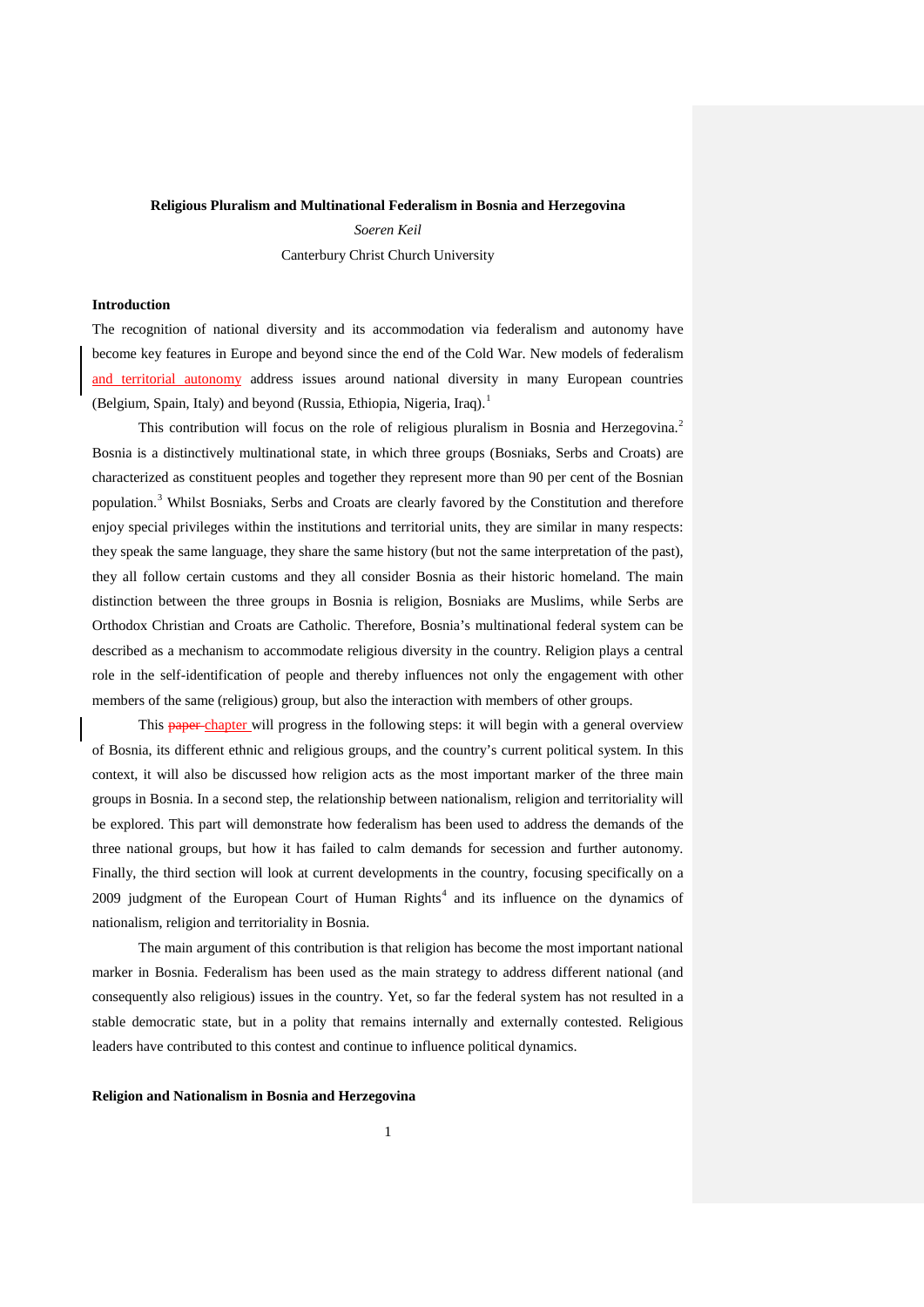Bosnia is a relatively young country<sub>in</sub>-L<sub>i</sub>t only became a sovereign state in April 1992, when it declared its independence from Yugoslavia, where it was previously one of the six constituent republics. $\frac{1}{1}$  $\frac{1}{1}$  $\frac{1}{1}$  The referendum which preceded the declaration of independence saw an overwhelming majority of those voting in favor of Bosnia becoming independent. However, the vast majority of Serbs in Bosnia boycotted the referendum and Bosnian Serb authorities, with the support of the Yugoslav army, established autonomous districts and started a military campaign to conquer and ethnically cleanse as much territory as possible. Their main aim was to secede from the newly independent state and conquer large amounts of territory (Burg and Shoup 1999). While initially very successful, the Serbs had to give up territory after NATO intervened in the conflict in 1995, and Croatian forces (from Croatia) properly supported Bosniaks and Bosnian Croats. As a result of the war more than 100,000 people died and more than two million were displaced. Its infrastructure was shattered, its industrial production nearly non-existent and the distance, distrust and hatred between the three main groups greater than ever before. In these circumstances federalism was introduced as a mechanism to manage the conflict between these national groups and provide a framework in which they could live together in one state.

Historically, Bosnia has always been a country of three main groups, nowadays identified as Bosniaks, Serbs and Croats, there is also a long tradition of conflict (as well as cooperation) between these. The main marker of identity in Bosnia is religion. The current religious set-up of the country goes back to the Middle Ages, when it was conquered and ruled by the Ottomans, which remained in charge of Bosnia until 1878. As a result of the Ottoman occupation, three clearly identifiable religious groups developed in the area: Muslims, Catholics and Christian Orthodox (Hoare 2007, Malcolm 2002). These groups developed into ethnically conscious groups in the nineteenth and twentieth centuries. Serbia and Croatia, as well as flourishing ideas of a joint Slav state,<sup>[2](#page-1-1)</sup> played a pivotal role in a growing consciousness of Serbs and Croats as ethnic (and later also national-with a claim to a certain territory) groups. It is interesting that the discourse of Croats and Serbs from Croatia and Serbia respectively always included Bosnia as well as part of their nation's territorial homeland. Having said this, it is also important that there were alternative modes of identification as well. Marko Attila Hoare (2007, p. 57) argues about the creation of ethnic identity that

> National consciousness in Bosnia-Herzegovina was born in towns and, among members of each of the three nationalities, possessed a Bosnian character that was ready to embrace members of the others. Yet, it was the ethno-religiously 'pure' character of the villages that

 $\overline{a}$ 

2

**Formatted:** Superscript

<span id="page-1-1"></span><span id="page-1-0"></span><sup>1</sup> Bosnia has never been an independent country before 1992. While a Bosnian Kingdom existed in the Middle Ages, this was conquered and incorporated by the Ottomans in the  $15<sup>th</sup>$  century.<br><sup>2</sup> Bosnians for a long time supported a joint state of all South Slavs. They supported the establishment of the first joint state, the Kingdom of Serbs, Croats and Slovenes after the First World War and they mainly supported the establishment of Communist Yugoslavia after the Second World War as well. In fact, in Yugoslavia Bosnia was the Republic where the highest amount of people could be found that identified as "Yugoslavs." The idea of a joint state failed when Slovenia and Croatia declared their independence from Yugoslavia and many Bosniaks and Croats in Bosnia feared that they would become oppressed in a now-Serb dominated rump-Yugoslavia.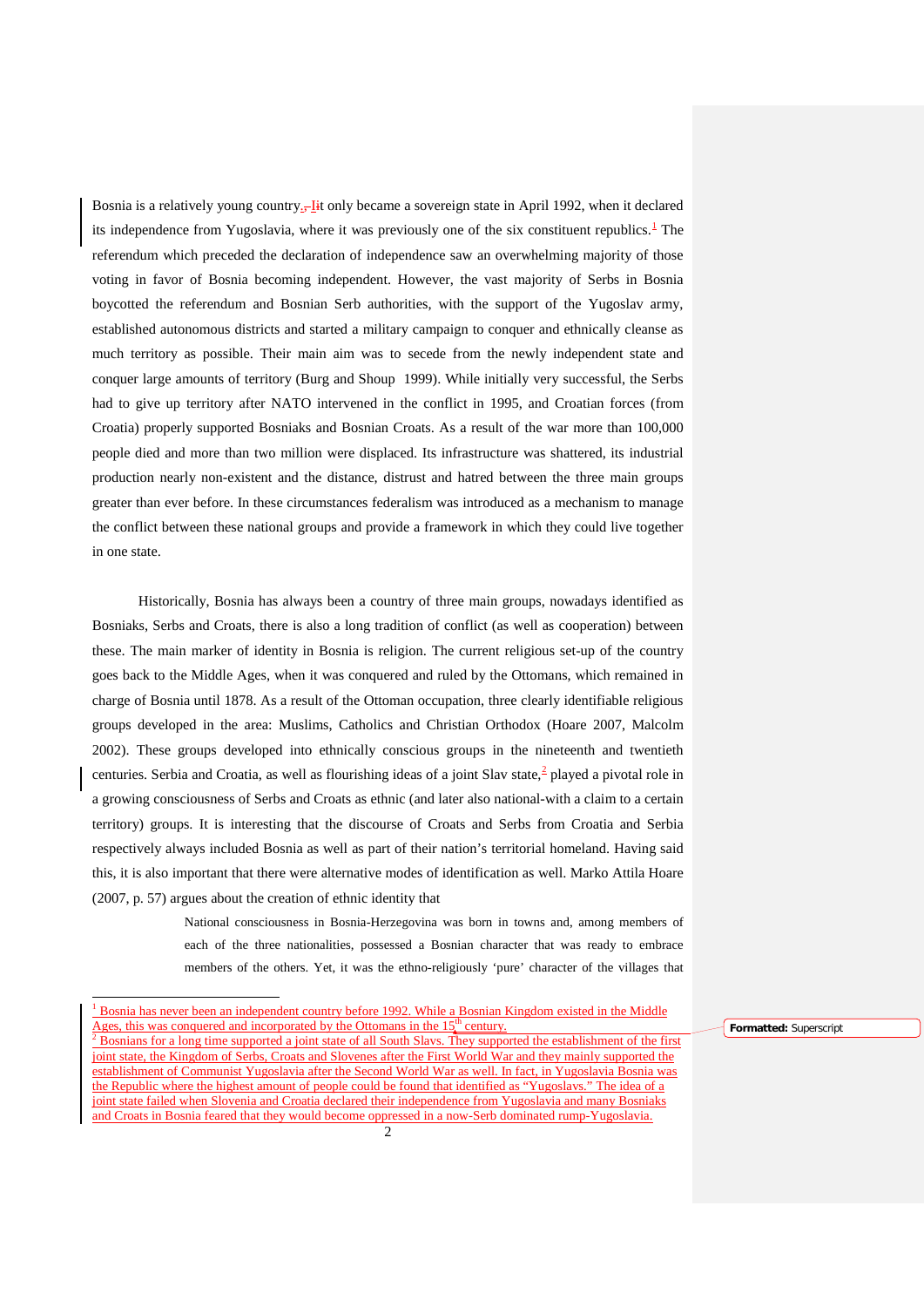ultimately imposed its stamp in the national movements, ensuring that they would be unable to bridge the religious divide.

For a long time, Muslims were identified as Serbs or Croats respectively, until 1963 when the Yugoslav Communists allowed them to identify as an ethnic group in Bosnia. In 1971, Bosnia became officially recognized as a nation in Yugoslavia (Babuna 1999).<sup>[5](#page-13-4)</sup> It is very important to keep in mind that the three main groups, in addition to smaller minority groups, such as Roma and Jews, have been living next to each other in Bosnia for centuries. Their tradition, culture, language and history are the same, despite the lack of a common historical narrative. Hence, the main distinguishing element amongst the three constituent nations in Bosnia remains religion. Ethnic and national identity is strongly connected to religious belonging and contributes to the creation of national discourses of inclusion and exclusion. It comes therefore as no surprise that as a result of the war in Bosnia 1992- 1995, there has also been a revival of religion; religious leaders are becoming more important actors;, a role previously denied to them by the Communist regime in Yugoslavia.

The war between 1992 and 1995 was as much about the nature of the country "Bosnia and Herzegovina" as it was about the relationship of the three main religious/national groups to this country as well as to each other. Serbs frequently argued that Bosniaks were trying to establish an Islamic State in Bosnia, and Croats claimed several times during the war that Bosniaks and Serbs were planning to cleanse Bosnia of all Catholics. Indeed, the Vatican played a very important role in supporting first Croatia and later Croats in Bosnia in their quest for recognition and international support. Turkey and other Muslim countries sided with the Bosniaks, whilst Serbs received particular support from Greece, Russia and other Orthodox states. This is reflected in Samuel Huntington's "Clash of Civilizations" (1993), which includes a discussion on the war in Bosnia as an example of religious conflict. The Peace Agreement (1995), which lays the foundation of the current political system, has been able to provide a framework in which war has become unlikely, but it has been unable to address these existential questions in a stabilizing manner.

Moreover, the conflicts and contrasts between these three groups have overshadowed others in Bosnia. There are fourteen recognized minorities in the country, as well as those citizens that declare themselves as Bosnians or even as Yugoslavs. While they had been marginalized before the war, they have now become victims of a political system, which is built exclusively around the accommodation of the conflict between the three national groups.

### **Nationalism, Religion and Territoriality**

As described above, religion is the most important marker for the national groups in Bosnia. Yet, in the past they have lived inter-mixed, particularly in the bigger cities. Indeed, Sarajevo remains one of the only cities in the world, where a Mosque, a Catholic Church and an Orthodox Church can be found within one hundred meters from each other. During socialist Yugoslavia, religion played a less important role in public life. While the Yugoslav Communists were not as openly opposed to religious **Formatted:** Font color: Auto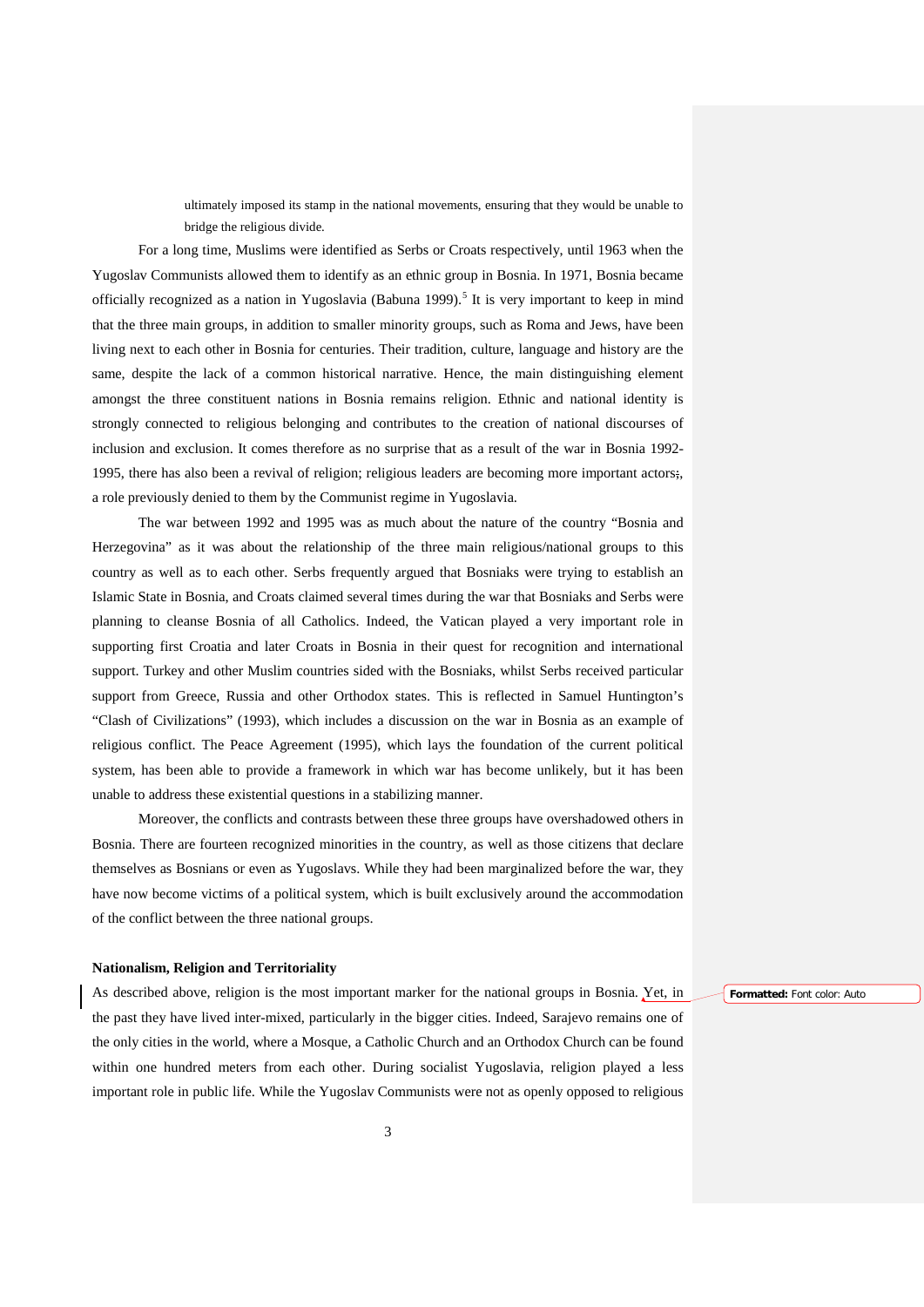expression and practices as other Communist leaders, they cracked-down onhad a crack-down on-all major religious organizations when they were seen as a threat to the ruling Communist system.<sup>[6](#page-13-5)</sup>

Despite As a result of massive population changes during and after the war, there is hardly any territorial unit in which these groups live inter-mixed. Instead, Bosnia has become a country in which different territorial units are mono-ethnic, subsequently there is little exchange between the different peoples.[3](#page-3-0) The massive efforts by international actors to undo the results of ethnic cleansing have had very limited success (Toal and Dahlman 2011). Because of this creation of homogenous territories as a result of ethnic cleansing, federalism has been used as an appropriate concept to address the on-going nation-building projects amongst the main Bosnian peopless. Hence, international actors have used federal autonomy to provide each of the national groups with autonomy in the territory that they control. [7](#page-13-6) However, none of the Bosnian peoples and their representatives preferred a federal option in 1995, instead Serbs and Croats would have preferred their integration into neighboring states, and Bosniaks preferred a more centralized state. Therefore it is possible to refer to the federal system applied in Bosnia as a form of *imposed federalism*, which outsiders promoted as a tool of conflictresolution and state-building in order to end the violent conflict in the country (Keil 2013a, 2012).

External actors, particularly American negotiators saw the Bosnian conflict as an example of different national groups fighting over the control of territory (Daalder 2000). However, as Burg and Shoup (1999) have demonstrated, the Bosnian war was much more than this. It was about the question of what Bosnia is; the nature of the state; the relationship between Bosniaks, Serbs and Croats to the state; and the relationship of Bosniaks, Serbs and Croats to each other. In other words, it was about different conceptions of Bosnia; one which was exclusive and focused on the dominance of one group over another, and other conceptions which emphasized the multinational, multi-religious and multicultural character of the country. By implementing a federal system which provides autonomy for homogenous territorial units, the concept of group dominance and exclusivity prevailed over alternative approaches.

It is important to highlight that while religion is the main national marker, the ethnic identities in Bosnia should also be seen independently from their religious connotations. The political system created in Dayton focused explicitly not on religious identity, but on ethnic and national criteria. Instead, the human rights provisions of the Dayton constitution allow for the freedom of religion and religious protection even for minority groups. In practice this means that an Orthodox Christian that chooses not to identify as a Serb will not enjoy the privileges given to Serbs in the constitution. It can also mean that a Muslim that chooses to identify as a Serb or a Croat will be given the privileges of these constituent peoples and will be treated as a Serb/Croat according to the constitution.<sup>[8](#page-13-7)</sup> Having

 $\overline{a}$ 

<span id="page-3-0"></span><sup>&</sup>lt;sup>3</sup> Before and during the war many people were forced to choose their aliegance. Religious organizations played a key role in manipulating people's self-identification. Many non-believers were forced to choose which religion (and consequently which ethnic group) they belong to. While some refused to identify with any group, most nonbelievers and those identifying as "Bosnians" chose to support the Army of Bosnia and Herzegovina, to fight for the independence and sovereignty of the Bosnian state. However, due to political manipulations the Army of BiH developed more and more into a Bosniak army after 1993. See on this issue Hoare 2004.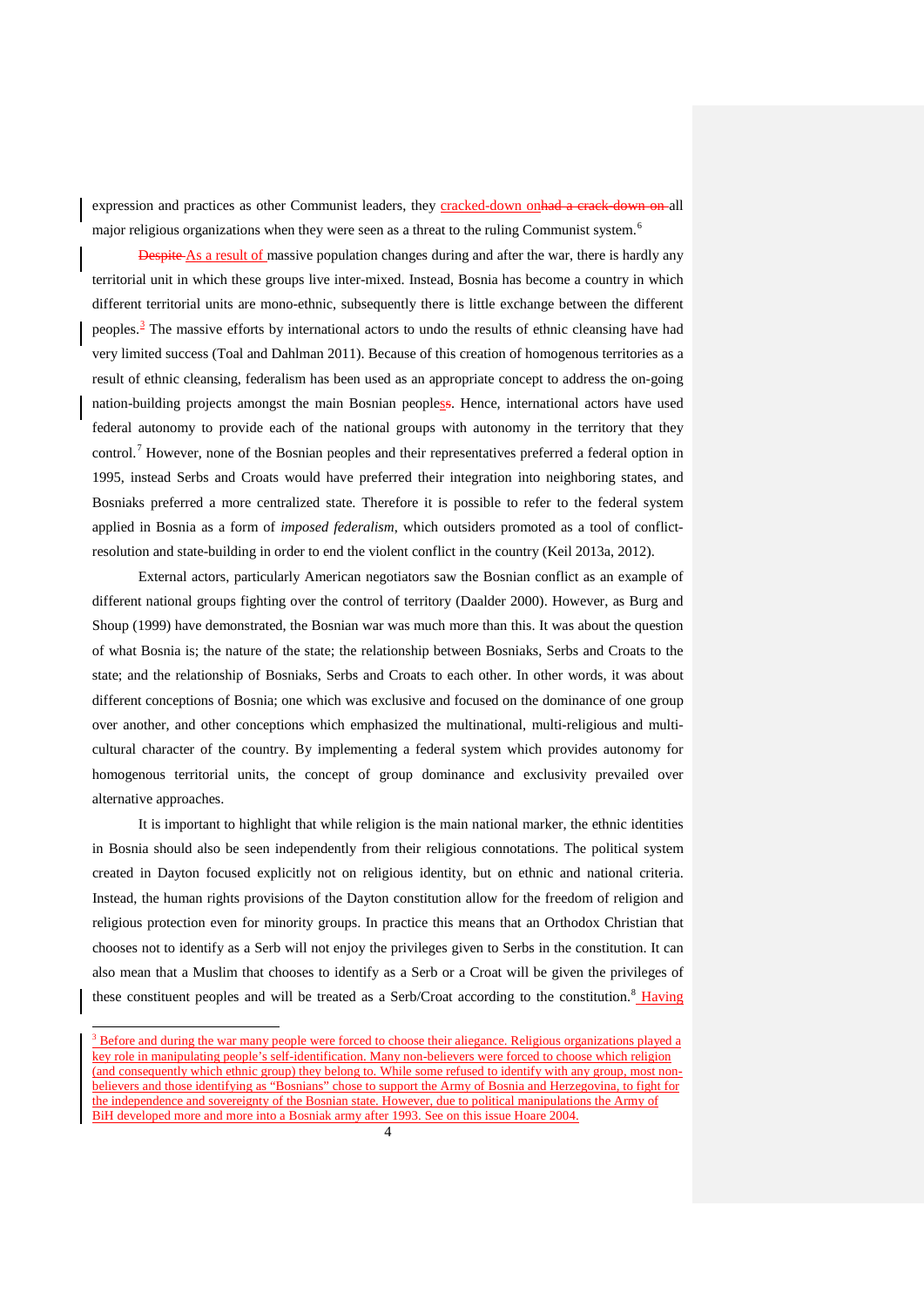said this, the political system that resulted from the Dayton Peace Agreement has enshrined institutions, in which religious identification as a marker of ethnic/national identification remains of key importance. Because most of Bosnia's territorial units are homogenious and the power-sharing system implemented through Dayton focuses strongly on the three constituent peoples, religion remains the key national marker. This is also, as discussed above, the result of religion as the main difference between the three ethnic groups. Because federalism was used to address the ethnic diversity of the country by creating homogenous units, it has also strengthened religion as a national marker to ensure, protect and enhance homogenization processes in these territorial units.

The system created in a peace treaty in 1995 in Dayton, Ohio, has become one of the most complex and decentralized in the world. Bosnia was established as a federal state based on two entities, the Federation of Bosnia and Herzegovina (FBiH), which itself consists of ten cantons, and the Republika Sprska (RS), in which mainly Serbs live. All territorial units, with the exception of two mixed cantons in the Federation and the District of Brčko in the North, are homogenous, i.e. one national group has an absolute majority. The FBiH covers 51% of the territory, and consists of ten cantons, of which five have a Bosniak majority, three have a Croat majority and two are mixed (mainly between Bosniaks and Croats). The RS is not organized into cantons, but uses municipalities as administrative units. However, in contrast to the FBiH, where most decisions are left to the cantons, the RS is highly centralized. In addition to this complex territorial system, power-sharing institutions have been introduced at the central level (Bieber 2006). Bosniaks, Serbs and Croats have to work together in key institutions. For example, the Bosnian Presidency consists of three members, one Bosniak and one Croat, both elected in the FBiH, and one Serb, who is elected in the RS. Furthermore, the government always consists of a Bosniak, Serb and Croat party. Representatives of the three national groups also have substantial veto rights based on group and entity concerns. In short, all territorial issues in Bosnia are also issues connected to the national groups, and all issues which effect the three constituent peoples are also territorial. This combination of territory and national identity is highly problematic, as it means that literally all political issues become a contest between three different national groups, which enjoy a vast amount of autonomy in the territorial units in which they are a majority (Bieber and Keil 2009). It is important to keep in mind that the federal system, including its power-sharing elements, hasve been implemented as part of a peace treaty to end the war and ensure Bosnia's territorial integrity. However, they these institutional provisions have never been designed to provide a long-term framework for the country, instead it was hoped that Bosnians from all backgrounds would be able to give themselves a new Constitution once violence has ended and the peace agreement has been implemented. More than ten years after the end of the war, there is still no new Constitution for the country. It remains governed by a set of rules which were written by the US State Department and the only official version of Bosnia's Constitution remains written in English.<sup>[9](#page-13-8)</sup>

Once peace was established in Bosnia in 1995 and 1996, Bosnia's politicians were asked to implement the Dayton Peace Agreement, particularly focusing on the human rights provisions, refugee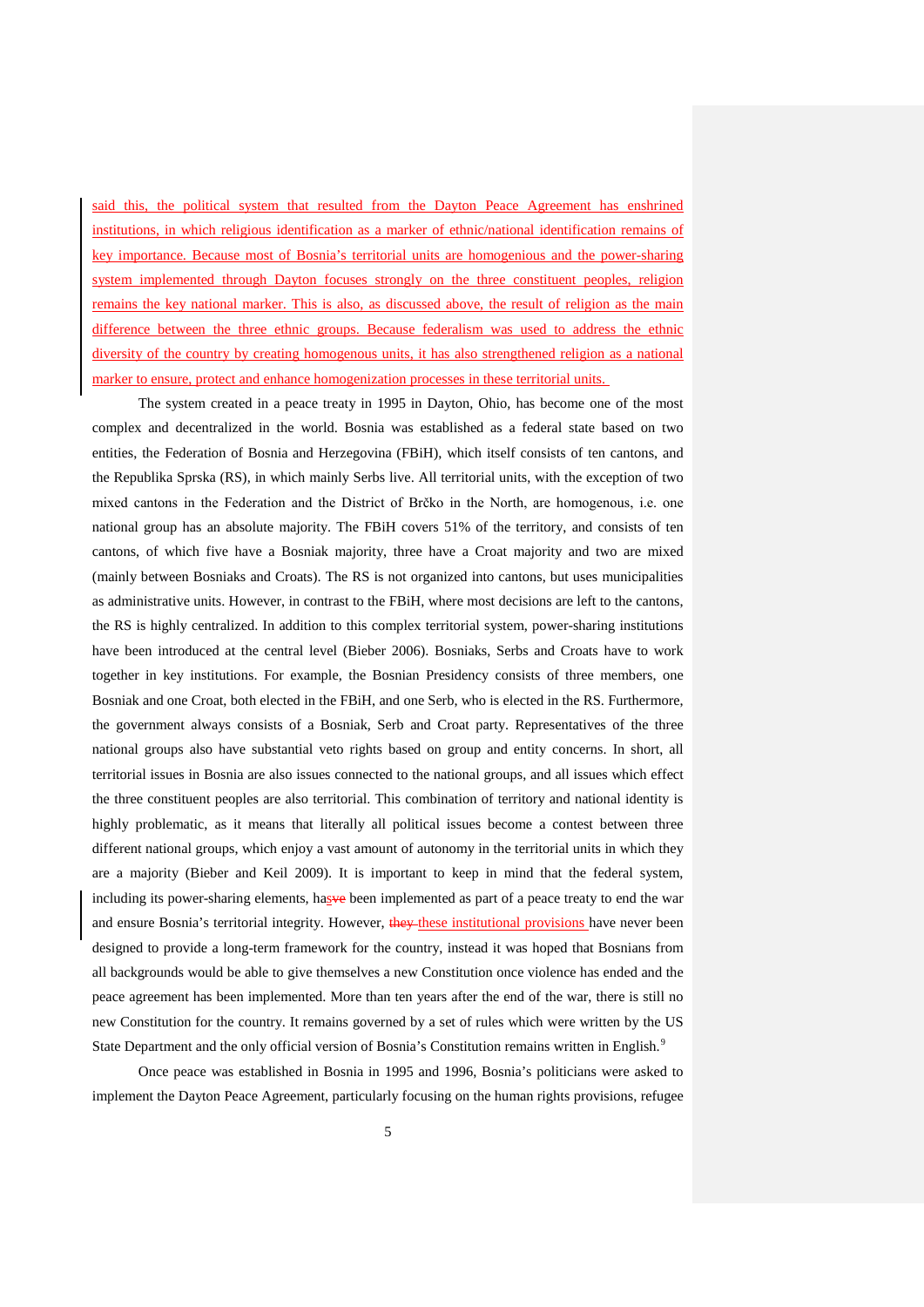return, rebuilding basic infrastructure and enabling economic development. In addition to this, international actors focused on the restructuring of basic state structures, including central institutions, border control posts, and providing unified passports and documents to Bosnian citizens. In this context it became clear that the main party elites would never agree on major policy issues, because they never agreed to the Bosnian state and its internal organization in the first place. They failed to decide on important issues including the design of passports, the look of the Bosnian flag and its national symbols. The territories mainly occupied by Croats in Bosnia were economically and structurally integrated into Croatia properly (including the introduction of the Croatian Kuna as the main currency), and the RS continued its strong links with Serbia (including the use of the Serbian/Yugoslav Dinar as the main currency). Bosnia after 1995 was neither unified, nor were its political elites cooperating.<sup>[10](#page-13-9)</sup> The international community intervened in 1997 by giving the High Representative, the highest civilian authority of the Peace Agreement, the power to impose laws and dismiss officials.<sup>[11](#page-13-10)</sup>

Once international actors, most notably the High Representative, $12$  received far-reaching intervention rights, Bosnia became a major example of international state-building (Belloni 2007). Some of the fundamental decisions that have been implemented by different High Representatives include a new Law on Citizenship, a Law on National Symbols (including the design of the Bosnian flag), a Law on a State Border Police, and further laws enabling the central institutions to access independent funds. All efforts to build a state in Bosnia were directed towards two main aims. First, international actors focused on making the central level, as well as the local levels, more efficient by weakening some of the strict power-sharing rules. This was achieved through a process of legal changes, in which some of the strict power-sharing rules were clarified and abolished. For example, the rotation of the Chair of the Council of Ministers (Bosnia's government) has been abolished, so has the fact that each Minister must have two Deputy-Ministers from the other national group. The Constitutional Court has also been vital in abolishing these strict and excessive power-sharing mechanisms, which have been responsible for delays, vetoes and a general weakening of the central institution. Second, all international interventions have focused on centralization (Keil 2013, 106-7). Because Bosnia was such a decentralized system after 1995, in which only three ministries existed at central level, it was of key importance to strengthen the central state level in order to provide any form of re-integration and counterbalance the continued attempts of de-facto and de-jure secession of the Croat and Serb parts of the country. Until 2006, as a result of international intervention and pressure from the international donor community, six more ministries were established. An important tax reform in 2006 also ensured that the central institutions would receive independent funding, instead of being totally dependent on the entities. A military reform in the same year ensured that the entities gave up control over military matters and a central Defense Ministry was established.<sup>[13](#page-13-12)</sup> Some of these reforms have had a positive effect on the role of the central institutions, and it became more and more impossible for Bosnian Serbs and Croats to ignore the central institutions and focus on those territories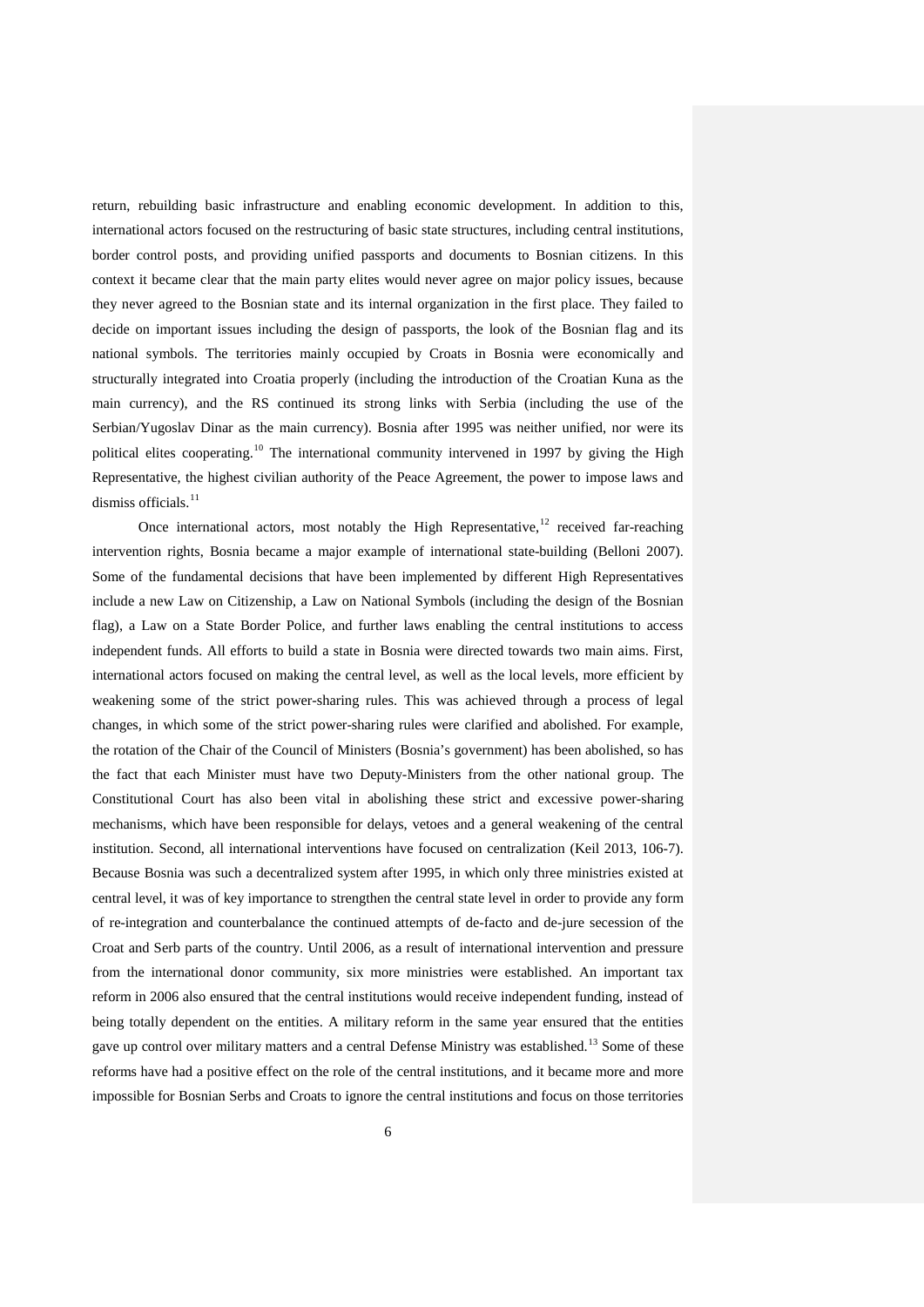in which they were a majority. However, local and international observers worried about a lack of democratic legitimacy of reforms that were initiated or imposed by international actors. Amongst these, David Chandler (2000) called Bosnia a "faked democracy" and in 2007 the Chairperson of the Council of Ministers argued that

> Bosnia-Herzegovina is absurd. If the international community always supports the high representative and not the institutions of Bosnia-Herzegovina, then it doesn't matter if I am the head of that state or Bart Simpson (Spiric 2007).

There remains a heated debate about the legitimacy and appropriateness of international intervention and state-building, and Bosnia remains an example at hand, which seems to suggest that external statebuilding in some areas can be very successful, while a general consensus on the state needs to exist in order to establish functional and legitimate institutions.<sup>[14](#page-13-13)</sup>

For our discussion here, it is important to look at Bosnia as an example of imposed federalism, an ideology that was seen as the appropriate framework to end a violent conflict. However, because none of the three national/religious groups agreed on a federal solution in 1995, they were never willing to make this federal system work. Hence, they rejected the implementation of the peace plan, including its human rights and power-sharing provisions. Instead, the international community had to step in and ensure some progress in the implementation of the peace agreement and the reestablishment of stateness in the country. However, international interventions, impositions and the dismissal of democratically elected officials have been criticized for being undemocratic and neocolonial (Knaus and Martin 2003). In many respects these international interventions have strengthened national and identification identification within the main groups in Bosnia, as political parties were able to utilize these interventions to create an "us" versus "them" (meaning external actors) atmosphere. Bosnia can be classified as an internationally administered federation (Keil 2013, 121-123), in which international actors took important decisions and contributed to the implementation of a peace plan and a constitutional framework, where local elites had previously failed. The state itself was not built on the consensus of the main actors, the three main constituent peoples never agreed on the constitutional structure, which was included in the General Framework Agreement in 1995. The idea of international actors to re-create the state of Bosnia, and ensure full refugee return, human and minority rights protection, and implement democratic governance through power-sharing was always an illusion. As will be discussed below, main stakeholders had no interest in the existence of Bosnia as a functional state, secessionist tendencies were not dampened down by the federal structure, but instead autonomy enabled certain actors to develop an independent and confrontational political agenda. Until today Bosnia remains a contested country, and neither the "pull of Brussels" in the context of EU integration, nor demands and threats by the international donor community (most notably the IMF), have resulted in fundamental changes. The state remains weak and internally contested, the system has not become self-sufficient and the three main nation- and state-building projects continue to undermine the existence of a Bosnian identity and a functional Bosnian state. While a new emphasis on ethnic and national difference has been institutionalized

7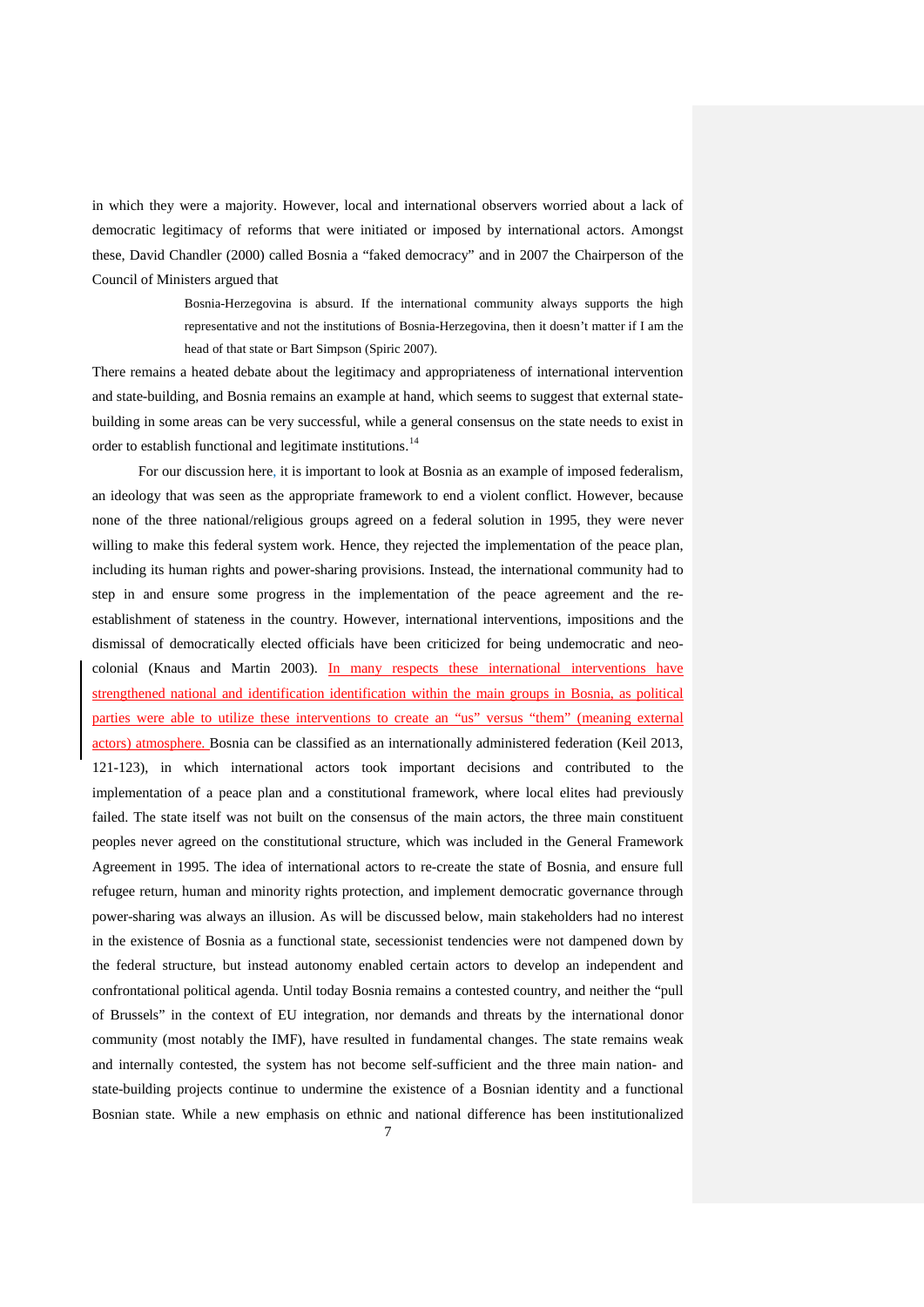through strict power-sharing and divergence in educational, cultural, linguistic and societal practices, religion remains the main dividing force in Bosnia. The contest over group rights versus human rights and more integration vs. more autonomy continues in the country.

#### **Contemporary Issues and the Relevance of Religion Today**

In recent years one issue more than any other has dominated political debates in Bosnia: the question of constitutional reform. Already in 2005, there was an initiative from the American embassy to agree on a number of reforms of the current system, including the creation of new ministries and the softening of certain power-sharing provisions. However, this initiative failed to gain the required twothird majority in the House of Representatives in April 2006. Since then a number of initiatives have been started, both by local elites and by international actors. All of them have failed to materialize (Perry 2014). In December 2009, the European Court of Human Rights (ECtHR) ruled in its famous decision of Sejdic and Finci versus Bosnia that Bosnia's current constitutional framework discriminates certain groups, as they are not allowed to stand for the office of the Presidency and the House of Peoples. Hence, the Court ruled that Bosnia would have to change its constitution within six months to address this issue and fulfill its international obligations as a member of the Council of Europe. However, until today political elites have failed to reach an agreement on any form of changes to implement the judgment, demonstrating the lack of political will and the general problems of stagnation in a power-sharing system, in which nobody really wants to "share", i.e compromise and find consensus (Keil 2013b). The judgment of the ECtHR has resulted in a new discussion about the future of the Bosnian state. As described above, the war between 1992 and 1995 was about the relationship of three national groups to the state Bosnia as well as to each other. This complex issue has not been resolved even today and in recent years there have been new calls for changes by the main political actors.

Bosnian Serbs support the Dayton Agreement and the vast autonomy of the RS in the current system. They have also begun to undermine reforms that have been agreed in the post-war years to devolve decision-making powers back to the entity level. This is most visible in the area of media rights, but also includes areas such as legal reform, highway construction, the fight against corruption and organized crime and agriculture and industry. In the light of the independence of Kosovo in 2008 and heightened tensions in Bosnia, there has also been a more open challenge to the territorial integrity of the state by putting a referendum on the independence of the RS back on the agenda. This demonstrates that Serbs see Bosnia as an artificial construct, a union of three constituent peoples, which have agreed on the state and formed the state and consequently they can voluntarily leave the state at any time. However, international actors, as well as Bosniaks and Croats have disagreed with this view and have openly warned of further conflict in the country and even a return to violence.<sup>[15](#page-13-14)</sup>

Croats, too, have started to openly challenge the current institutional make-up of the country: Aarguing that the FBiH discriminates against Croats in Bosnia, because it is dominated by Bosniaks.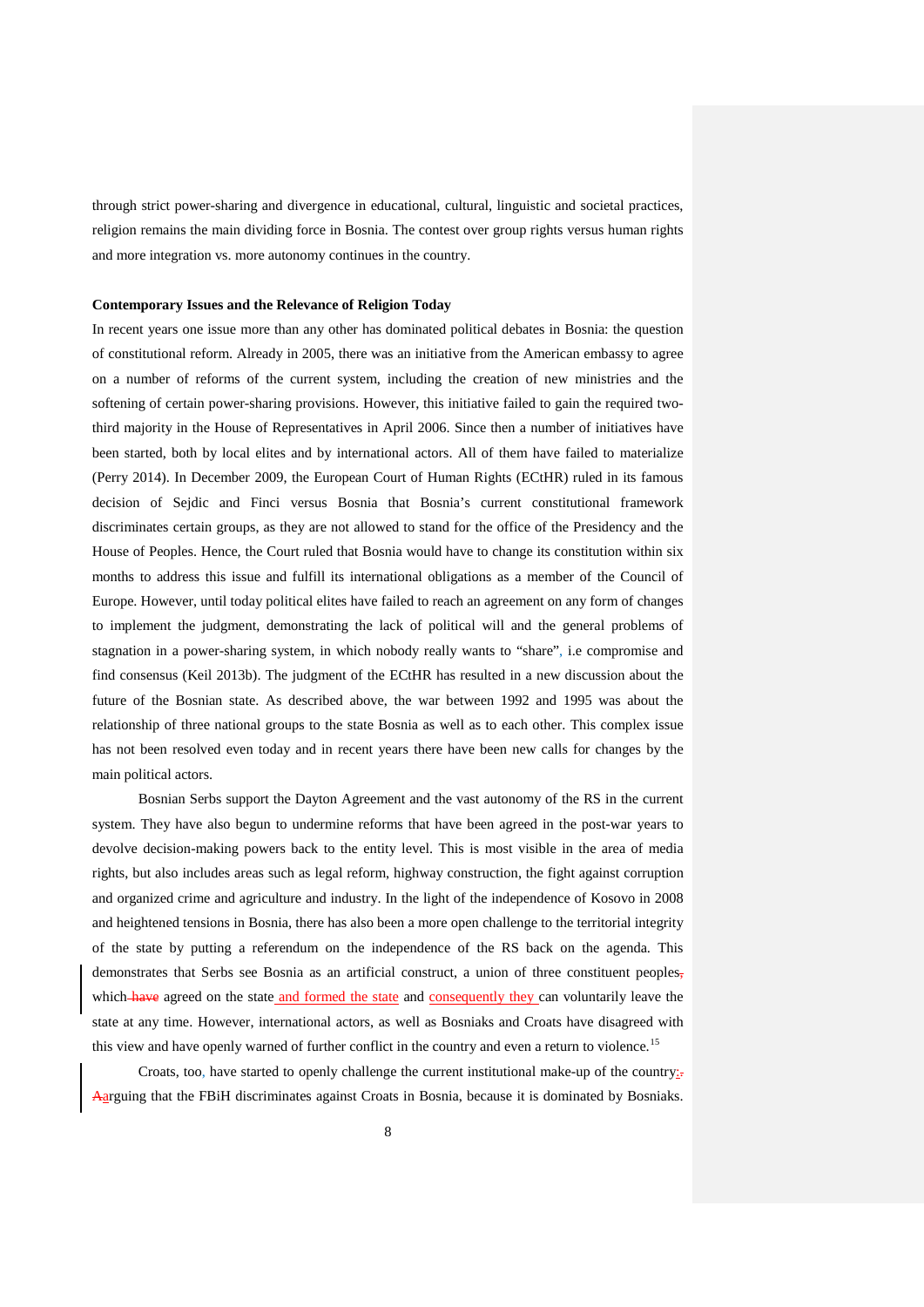They feel that the current institutional make-up renders Croats from the smallest group into the position of a minority both within the FBiH and at a central level. Their main claim is that they also need their own entity and that Bosnia should be split up into multiple regions, of which at least one has a Croat majority (Keil and Woelk 2014). In contrast to the demands by Serbs, which have openly suggested a referendum on the independence of the RS, Croats do not as such questiondo not question the territorial integrity of Bosnia as such. This has to do with a lack of support for such an action from Croatia, where politicians from all political backgrounds have supported Bosnia's territorial integrity since the end of the Tudjman regime in 1999/2000. Yet, Croats feel marginalized within the current structures and openly question the current system.

Finally, Bosniaks are also unhappy with the current political framework. Most Bosniak parties argue that Dayton created an unmanageable state, and that centralization and further changes are required. While they differ in the specifics of their demands, most Bosniak parties argue for a stronger central state and the abolition of the entities, which they perceive as a result of the war (and encompassing ethnic cleansing). They also promote the idea of a liberal democracy in which oneperson/one-vote and human rights would be the main guiding principles. This would of course favor Bosniaks as the largest group in Bosnia, and it has been strongly opposed by Serbs and Croats alike. For a long time Bosniaks supported the efforts for further centralization by international actors, however, they have been less supportive when their own political advantages were at stake. They, too, have not supported effective anti-corruption agencies to develop, and their insistence on the abolition of the RS police has prevented agreement on a police reform in 2006 and 2007.

This implies that Bosnia remains a contested country. Federalism, the tool used to manage the conflict between the three constituent peoples, remains a disputed concept in the country. The very principle of "constituent peoples" has become contested ever since the ECtHR judgment in 2009. There is no agreement on the basic nature of the Bosnian state as a state of three constituent peoples, despite the references in the constitution. Bosnia remains an artificial monster in the eyes of some Bosnian Serb politicians. For Bosniaks, the current framework has allowed the results of ethnic cleansing to become successfully institutionalized in the current structures by legitimizing the homogenous territories through the current federal framework. Many Croats feel that they are permanently discriminated against as the smallest of the constituent peoples. Identity conflict and nation-building projects continue to dominate daily Bosnian politics. In this context religion remains of key importance. Darko Sejdic, a Roma rights activist and Jakob Finci, the leader of Bosnia's Jewish community, who initiated the ECtHR judgement, are members of marginalized ethnic and religious groups in Bosnia. They demonstrate that the strong connection between ethnic/national identity and religion has meant that other religious groups have been discriminated in the current institutional framework, and remain marginalized in Bosnian society. Furthermore, representatives of the Catholic Church in Bosnia as well as from Croatia have played a vital role in strengthening Croat identity in Bosnia. During the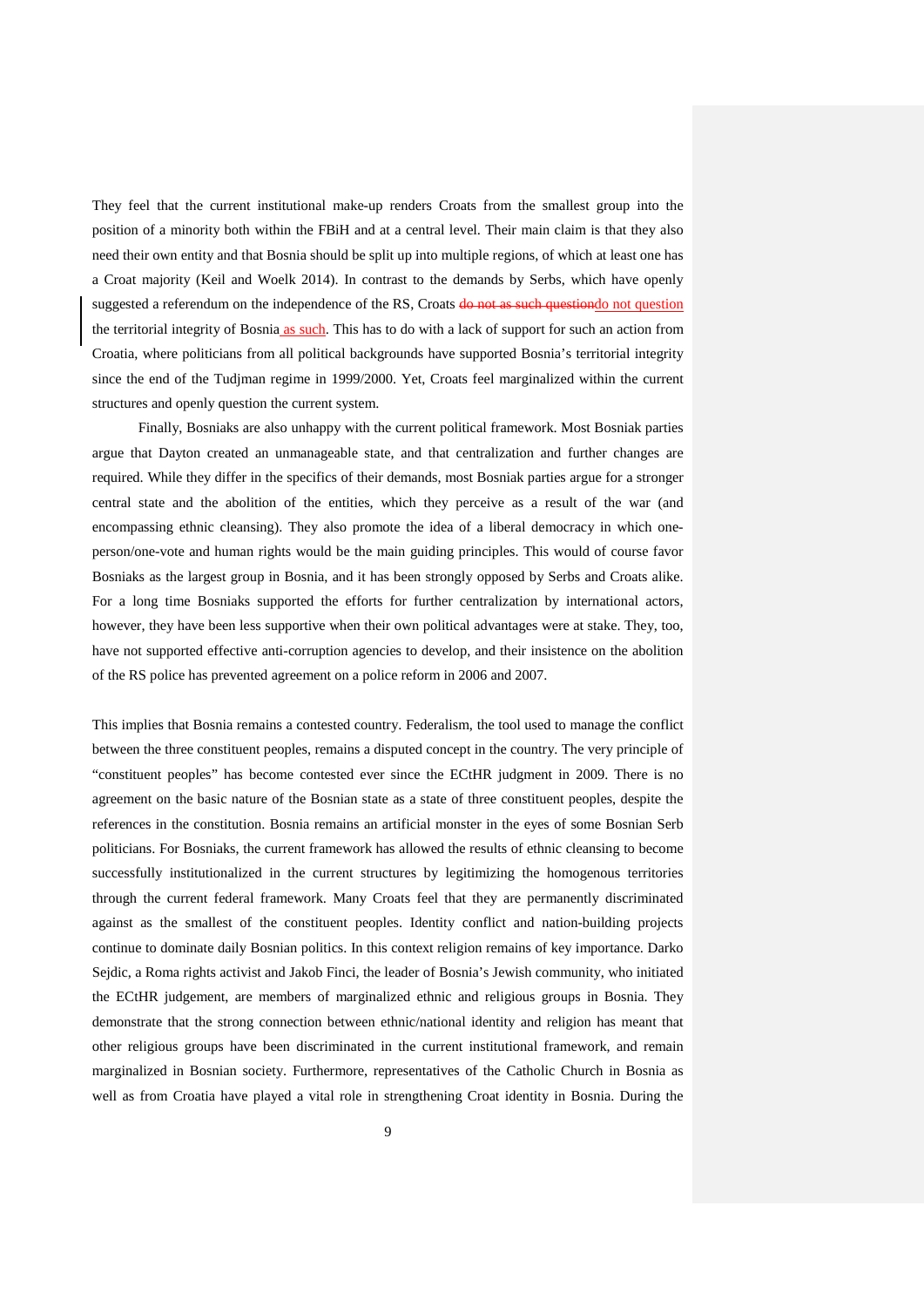recent census in the country (October 2013), he askedleading Bishops in Bosnia and Croatia asked all Catholics in Bosnia to identify as "Croat", thereby strengthening the link between national and religious identity (Malagic 2013). The Islamic Community in Bosnia has also commented on the census by complaining that it divides the Bosniak nation between those that declare themselves as "Bosniak" and those that state they are "Bosnian" (Jukic 2013a) thereby openly promoting the association of the Islamic Community with the identity of "Bosniak." Interestingly, the selfidentification of Bosnian Muslims as "Bosnians" instead of "Bosniaks" is a clear choice of identifying with the state/territory they live in instead of any form of identification that has religious contours. In a similar vein, the Serbian Orthodox Church has also contributed to nation-building and the connection of Serb identity and Orthodox faith, for example through the building of new Orthodox Churches in areas that before the war had a Bosniak majority (Jukic 2013b). The religious communities continue to play a key role in supporting the nation-building projects in Bosnia. The institutionalized privileges of the three constituent peoples have however meant that alternative voices, be they religious or political, remain marginalized and ignored.

# **Conclusion**

Religion remains of key importance in contemporary Bosnia. It is the most important national marker and the religious communities support different nation-building (and state-building) projects in the country. The three constituent peoples dominate the majority of the institutions at central and regional level in Bosnia. These groups are strongly associated with specific religious communities and these communities have strongly identified with these constituent peoples.

The current political system in the country attempts to balance the different demands of three groups by providing them with far-reaching autonomy on the one side through a highly complex federal system, and power-sharing provisions on the other side. However, the system so far has failed to address the on-going struggle of what kind of state Bosnia is and how it addresses the opposing demands of Bosniaks, Serbs and Croats. While international actors have played an important role in ending the conflict and building a more effective state, they too have been unable to solve the underlying issue of what kind of state Bosnia is, and what the relationship of the three constituent peoples to the state is. As long as there is no general consensus on the nature of the state, and as long as there is no agreement on Bosnia as a multinational and multi-religious federal state, it is unlikely that the country will implement important reforms and move closer towards membership in the EU. More than a decade after the Dayton Agreement it remains to be seen if Bosnia will be an example of a successful multinational federal democracy.

#### **References**

Babuna, A. (1999) Nationalism and the Bosnian Muslims. *East European Quarterly*, 23/2, 195-216.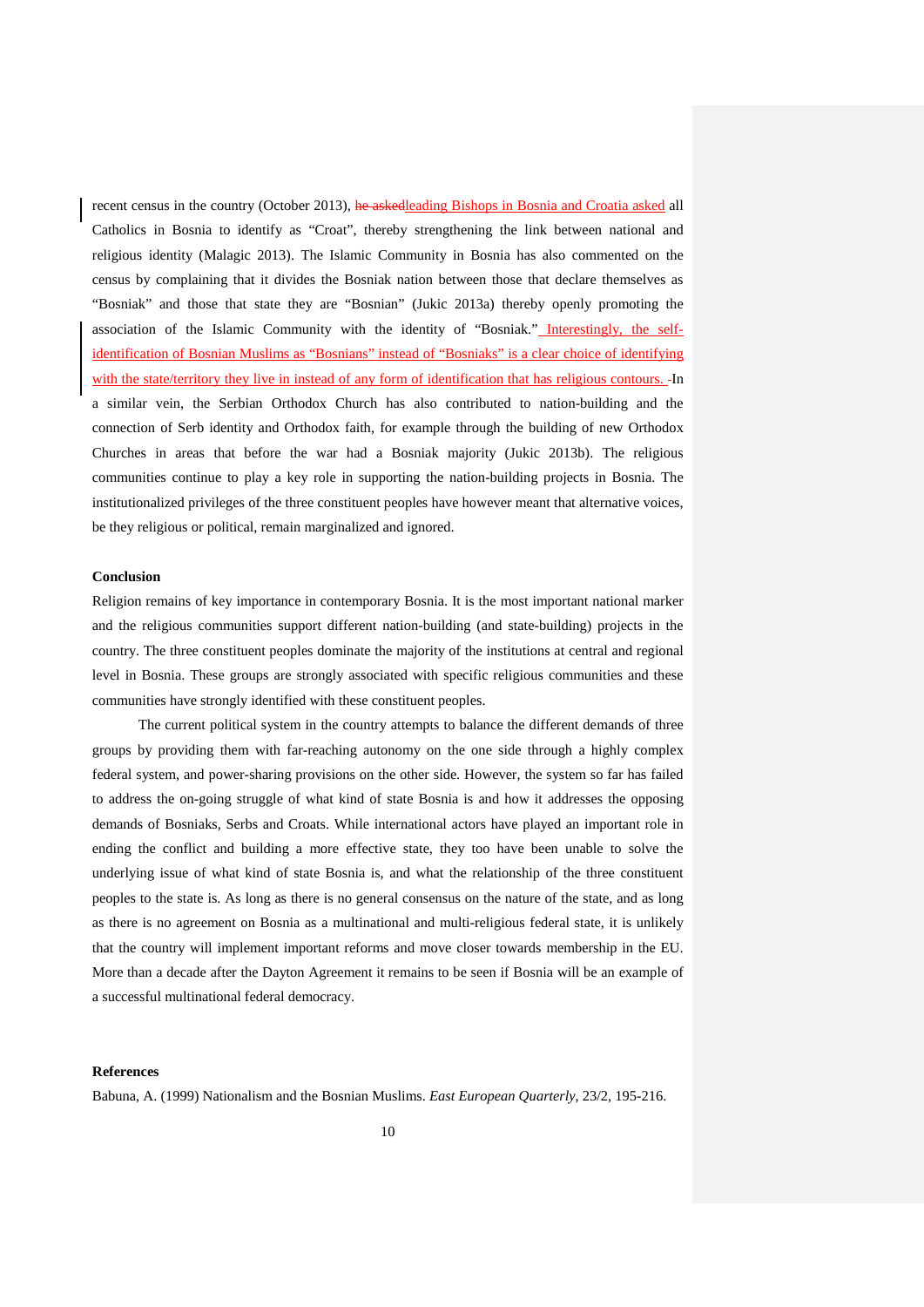Bassuener, K. (forthcoming 2014) 'Virtual Deterrence: BiH's Institutionalized Insecurity and the International Flight from Responsibility' in: S. Keil and V. Perry (eds) *State-Building and Democratization in Bosnia and Herzegovina* (Farnham and Burlington, Ashgate).

Belloni, R. (2007) *State Building and International Intervention in Bosnia* (Basingstoke and New York, Routledge).

Bieber, F. (2006) *Post- War Bosnia (Ethnicity, Inequality and Public Sector Governance)* (Basingstoke, Palgrave McMillian).

Bieber, F. and Keil. S. (2009) Power-Sharing Revisited: Lessons learnt in the Balkans? *Review of Central and Eastern European Law,* 34/4, 337-360.

Bildt, C. (1998) *Peace Journey: The Struggle for Peace in Bosnia* (London, Weidenfeld and Nicolson).

Burg, S. and Shoup, P. (1999) *The War in Bosnia-Herzegovina (Ethnic Conflict and International Intervention)* (Armonk and London, M.E.Sharpe).

Burgess, M. (2012) *In Search of the Federal Spirit* (Oxford and New York, Oxford University Press).

Chandler, D. (ed) *Peace Without Politics? Ten Years of International State-Building in Bosnia* (London and New York, Routledge).

Chandler, D. (2000) *Bosnia (Faking Democracy After Dayton)*, (2nd edition London and Sterling, Pluto Press).

Chesterman, S. (2005) *You, The People, The United Nations, Transnational Administration, and State-Building* (Oxford and New York, Oxford University Press).

Daalder, I. (2000) *Getting to Dayton: The Making of America's Bosnia Policy* (Washington D.C. Brookings Institution Press).

Hoare, M.A. (2007) *The History of Bosnia: From the Middle Ages to the Present Day* (London, Saqi Books).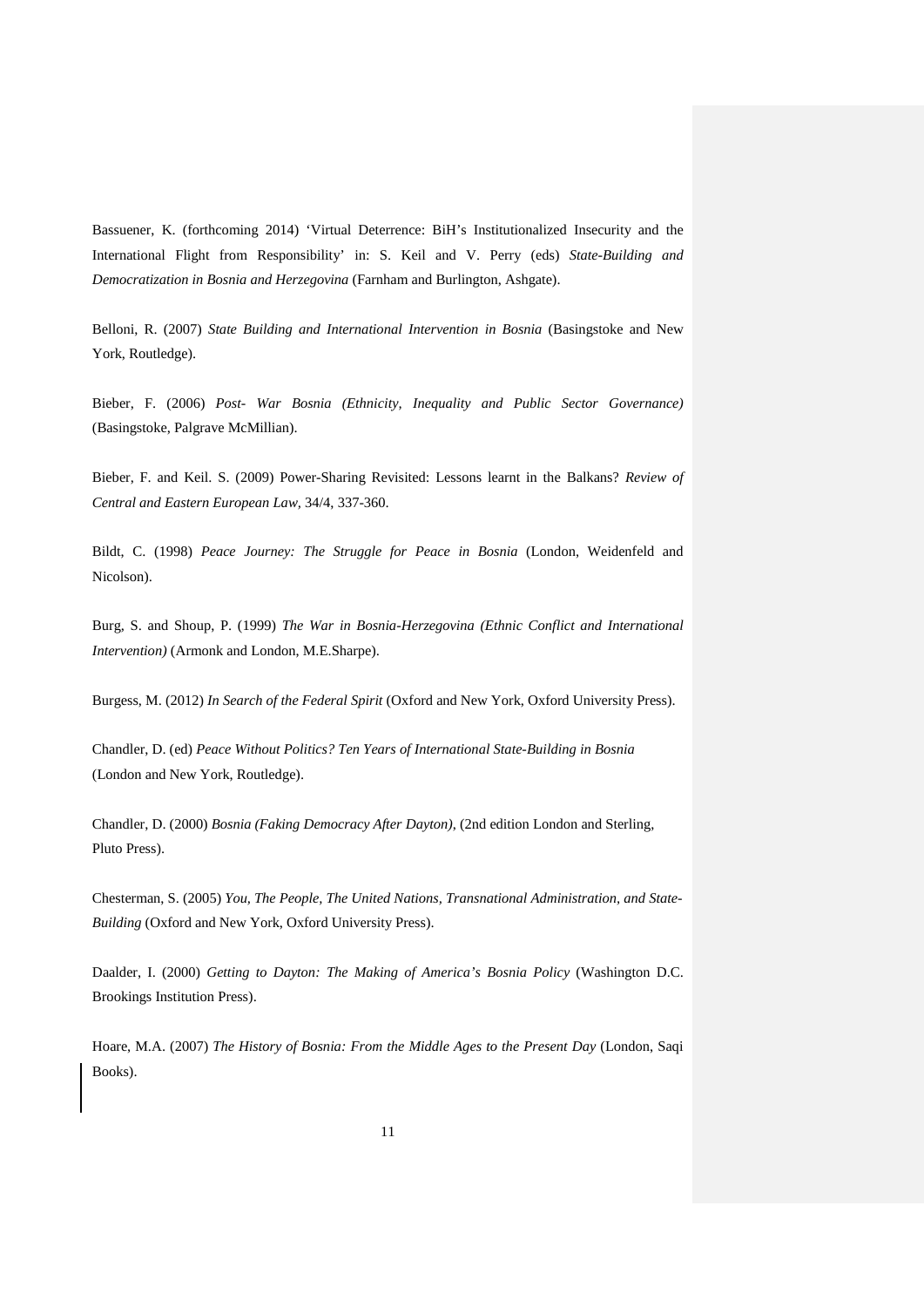Hoare, M.A. (2004) How Bosnia Armed (London, Saqi Books).

Huntington, S. (1993) The Clash of Civilizations. *Foreign Affairs*, 72/3, 18-38.

Jukic, E. (2013a) Bosnian Census Accused of Dividing Bosniaks in: *Balkan Insight*, 29 April, see: <http://www.balkaninsight.com/en/article/bosnia-muslims-complain-over-landmark-census> (accessed 10 December 2013).

Jukic, E. (2013b) Church Accused of 'Senseless Provocation' in Srebrenica in: *Balkan Insight*, 18 April, see: [http://www.balkaninsight.com/en/article/orthodox-church-urged-to-end-construction-in](http://www.balkaninsight.com/en/article/orthodox-church-urged-to-end-construction-in-srebrenica)[srebrenica](http://www.balkaninsight.com/en/article/orthodox-church-urged-to-end-construction-in-srebrenica) (accessed 10 December 2013).

Keil, S. and Woelk, J. (forthcoming 2014) 'The Territorial Dimension of the Croat Question in Bosnia and Herzegovina' in: Konrad Adenauer Stiftung in Bosnia and Herzegovina (ed.) *Constitutional Reform and the Croat Question in Bosnia and Herzegovina* (Sarajevo, Konrad Adenauer Stiftung).

Keil, S. and Perry, V. (eds) (forthcoming 2014) *State-Building and Democratization in Bosnia and Herzegovina* (Farnham and Burlington, Ashgate).

Keil, S. (2013a) *Multinational Federalism in Bosnia and Herzegovina* (Farnham and Burlington, Ashgate).

Keil, S. (2013b) Legal Misunderstandings, False Normative Hopes and the Ignorance of Political Reality (A Commentary on the Recent ESI Report "Lost in the Bosnian Labyrinth") *DPC Policy Note New Series #4,* (Canterbury, November).

Keil, S. (2012) Federalism as a Tool of Conflict Resolution-The Case of Bosnia and Herzegovina. *L'e Europe en Formation*, 54, 205-218.

Knaus, G. and Martin, F. (2003) Lessons from Bosnia and Herzegovina: Travails of the European Raj. *Journal of Democracy*, 14/3, 60-74.

Malagic, M. (2013) Bishops Call on Religious Followers to Participate in the Upcoming BiH Census in: *Independent Balkan News Agency*, see: ttp://www.balkaneu.com/bishops-call-religious-followersparticipate-upcoming-bih-census/#sthash.6VBcZH7a.dpuf (accessed 10 December 2013).

Malcolm, N. (2002) *Bosnia. A Short History* (Basingstoke, Pan Books).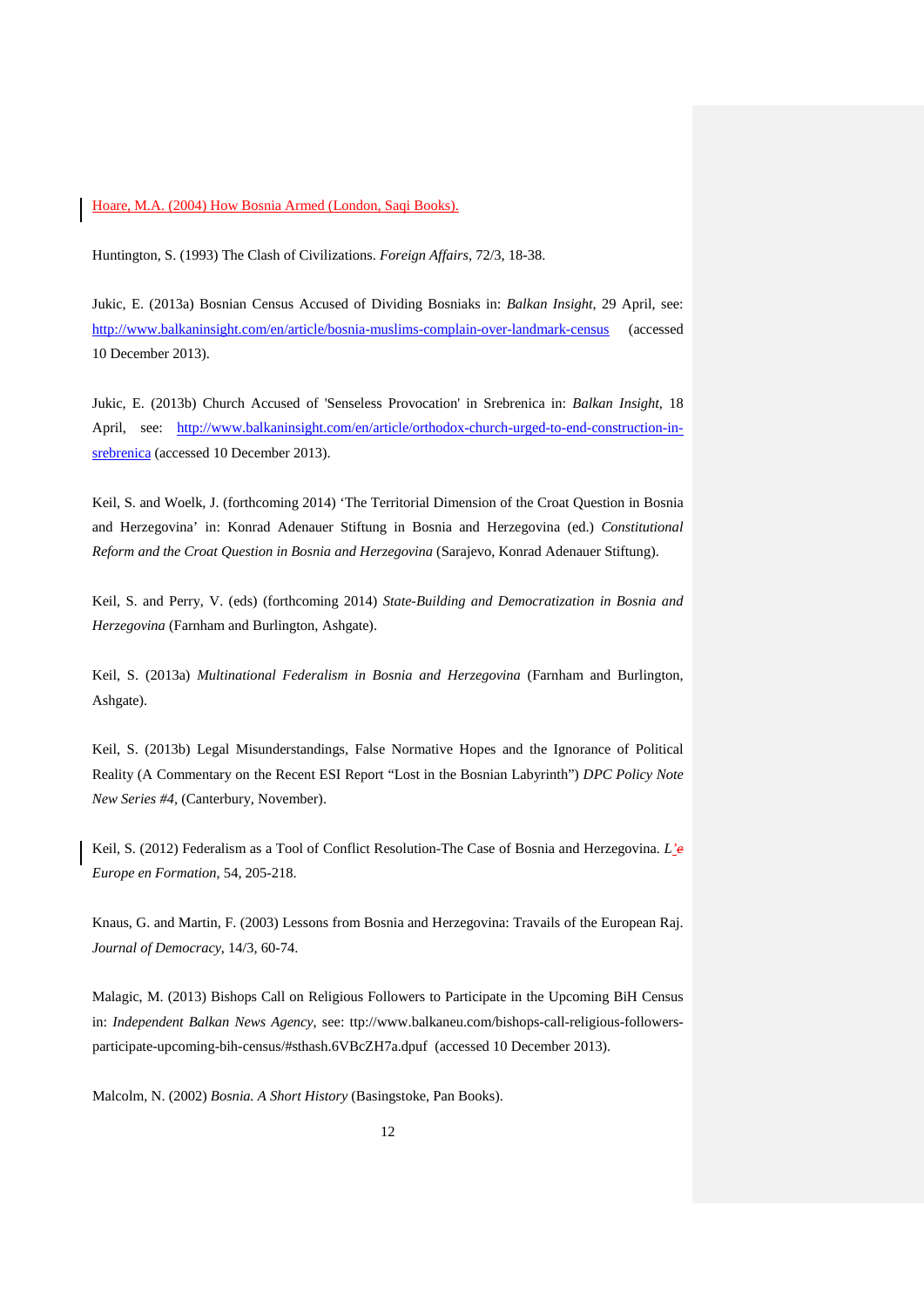McMahon, P. and Western, J. (2009) The Death of Dayton (How to Stop Bosnia from Falling Apart). *Foreign Affairs*, 88/5, 69-83.

Perry, V. (forthcoming 2014) 'Constitutional Reform Processes in Bosnia and Herzegovina: Top-Down Failure, Bottom-up Potential, Continued Stalemate' in: S. Keil and V. Perry (eds) *State-Building and Democratization in Bosnia and Herzegovina* (Farnham and Burlington, Ashgate).

Spiric, N. (2007) in: Bosnian Prime Minister Resigns amid Tensions in: *Financial Times,* 2nd November 2007.

Toal, G. and Dahlman, C. (2011) *Bosnia Remade: Ethnic Cleansing and Its Reversal* (Oxford and New York, Oxford University Press).

## **Endnotes**

j

<sup>4</sup> Case of Sejdic and Finci vs. Bosnia and Herzegovina, applications 27996/06 and 34836/06.

<sup>5</sup> They were recognised under the name "Bosnian Muslims." An assembly of leading Muslim intellectuals and politicians adopted the name "Bosniaks" in 1993. This was seen as a way to get rid of the label "Muslim" in the midst of the Bosnian war, and they hoped that this would make it easier for Western powers to intervene and support them in the conflict.

 $1$  On the issue of new federal models and the revival of the federal idea, see Burgess 2012.

 $2$  Following the general use of term, the short form Bosnia will be used. If not otherwise stated, this always refers to the whole country.

<sup>&</sup>lt;sup>3</sup> This data and all following relate to the census in 1991. There has been a census in October 2013, however the data was not yet available when this paper was written (November 2013).

The data of the 1991 census reveals that 43.4% of the population declared themselves as Bosniak, 31.2% as Serbs and 17.4% as Croat. The rest is made up of minorities (Roma, Jews, Albanians etc.); more than 5% also declared themselves as "Yugoslavs."

<sup>6</sup> The leader of the Bosnian Muslims/Bosniaks in the early 1990s, Alija Izetbegovic, for example, was arrested by the Yugoslav Communists because he published an "Islamic Declaration" in 1970. This publication was later used by Serb and Croat nationalists to underpin their claim that Muslims in Bosnia were trying to establish an Islamic state.

 $<sup>7</sup>$  Bosnia's federalism is a result of the Dayton Peace Agreement in 1995. International actors, mainly the USA</sup> and the European Union, had a major impact on the Constitution of Bosnia and the political development in postwar Bosnia.

<sup>&</sup>lt;sup>8</sup> Practically, however, this has very little relevance in Bosnia, as the vast majority of Serbs are Orthodox, literally all Croats are Catholic and the majority of Bosniaks are Muslims. However, this differentiation between ethnic/national identity and religious identity matters, when it comes to including those that actually practice the religion. Bosnia has been known for a long time for its liberal, open and Western version of Islam, most